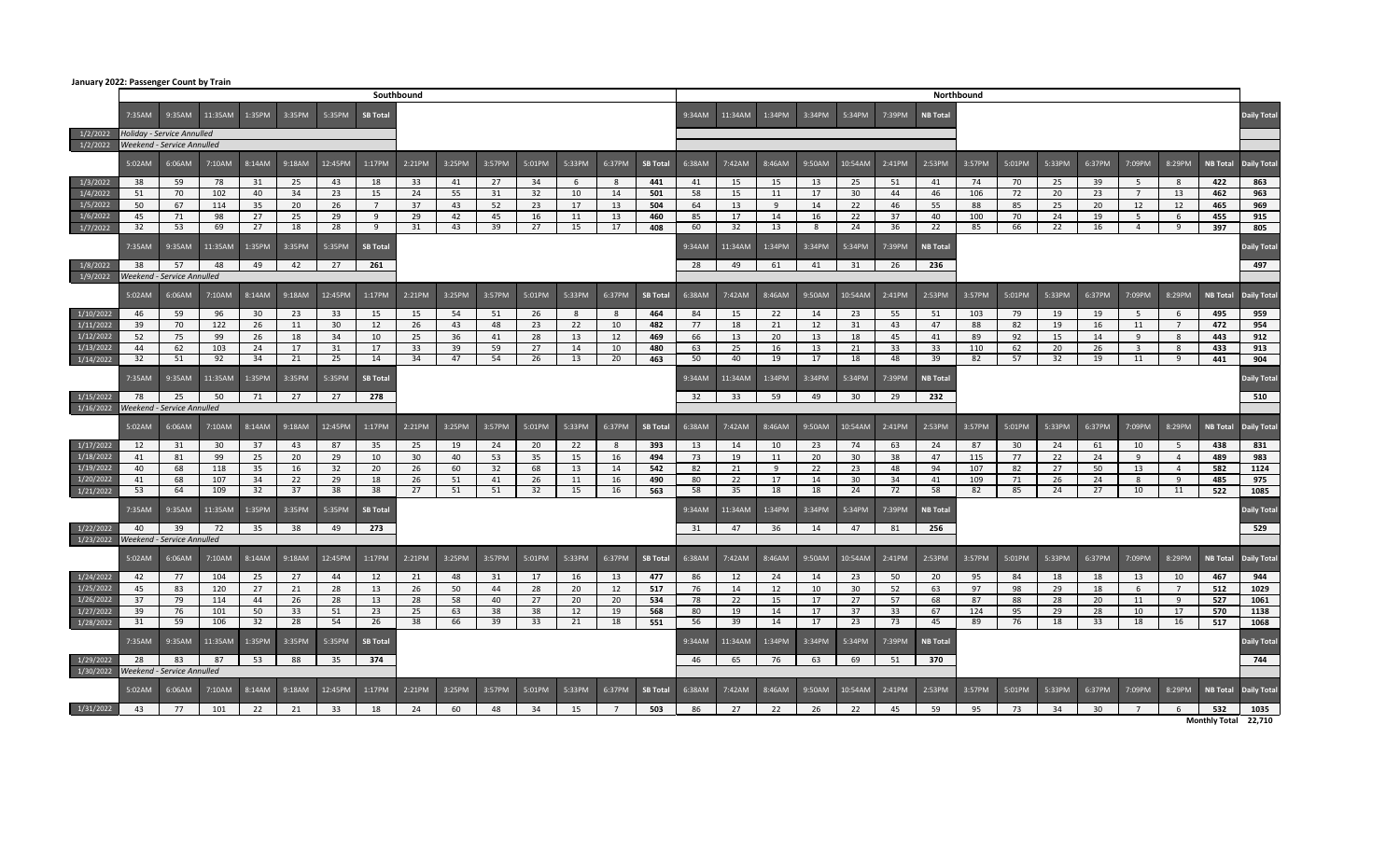|                                                   |                                         | Southbound                        |            |                       |          |                                                     |                 |           |          |          |                       |          |          |                 |          |          |          |                       |                                                            |           | Northbound      |           |            |                 |           |                       |                         |            |                             |
|---------------------------------------------------|-----------------------------------------|-----------------------------------|------------|-----------------------|----------|-----------------------------------------------------|-----------------|-----------|----------|----------|-----------------------|----------|----------|-----------------|----------|----------|----------|-----------------------|------------------------------------------------------------|-----------|-----------------|-----------|------------|-----------------|-----------|-----------------------|-------------------------|------------|-----------------------------|
|                                                   |                                         |                                   |            |                       |          |                                                     |                 |           |          |          |                       |          |          |                 |          |          |          |                       |                                                            |           |                 |           |            |                 |           |                       |                         |            |                             |
|                                                   | 5:02AM                                  | 6:06AM                            | 7:10AM     | 8:14AM                | 9:18AM   | 12:45PM                                             | 1:17PM          | 2:21PM    | 3:25PM   | 3:57PM   | 5:01PM                | 5:33PM   | 6:37PM   | <b>SB Total</b> | 6:38AM   | 7:42AM   | 8:46AM   | 9:50AM                | 10:54AM                                                    | 2:41PM    | 2:53PM          | 3:57PM    | 5:01PM     | 5:33PM          | 6:37PM    | 7:09PM                | 8:29PM                  |            | <b>NB Total Daily Total</b> |
| 2/1/2022                                          | 47                                      | 74                                | 128        | 42                    | 26       | 32                                                  | 12              | 27        | 56       | 64       | 47                    | 14       | 14       | 583             | 79       | 18       | 13       | 12                    | 30                                                         | 48        | 54              | 116       | 95         | 34              | 35        | 5                     |                         | 543        | 1126                        |
| 2/2/2022                                          | 45                                      | 59                                | 114        | 36                    | 29       | 41                                                  | 16              | 34        | 50       | 44       | 44                    | 15       | 16       | 543             | 87       | 21       | 25       | 27                    | 19                                                         | 63        | 49              | 106       | 80         | 44              | 33        | $\overline{7}$        | 10                      | 571        | 1114                        |
| 2/3/2022                                          | 50<br>39                                | 69                                | 117<br>99  | 48<br>30 <sup>°</sup> | 28<br>35 | 30<br>49                                            | 14<br>26        | 29<br>43  | 73       | 50<br>27 | 44<br>35 <sub>2</sub> | 19<br>33 | 18<br>20 | 589             | 91<br>95 | 22<br>34 | 27<br>15 | 19<br>30 <sup>°</sup> | 28<br>33                                                   | 60<br>70  | 50<br>56        | 117<br>87 | 78<br>56   | 26              | 26<br>42  | 10 <sup>°</sup><br>19 | 10                      | 564        | 1153                        |
| 2/4/2022                                          |                                         | 61                                |            |                       |          |                                                     |                 |           | 51       |          |                       |          |          | 548             |          |          |          |                       |                                                            |           |                 |           |            |                 |           |                       |                         | 545        | 1093                        |
|                                                   | 7:35AM                                  | 9:35AM                            | 11:35AM    | 1:35PM                | 3:35PM   | 5:35PM                                              | <b>SB Total</b> |           |          |          |                       |          |          |                 | 9:34AM   | 11:34AM  | 1:34PM   | 3:34PM                | 5:34PM                                                     | 7:39PM    | <b>NB Total</b> |           |            |                 |           |                       |                         |            | <b>Daily Total</b>          |
| 2/5/2022                                          | 109                                     | 82                                | 77         | 64                    | 42       | 26                                                  | 400             |           |          |          |                       |          |          |                 | 46       | 58       | 48       | 72                    | 92                                                         | 39        | 355             |           |            |                 |           |                       |                         |            | 755                         |
| 2/6/2022                                          |                                         | Weekend - Service Annulled        |            |                       |          |                                                     |                 |           |          |          |                       |          |          |                 |          |          |          |                       |                                                            |           |                 |           |            |                 |           |                       |                         |            |                             |
|                                                   | 5:02AM                                  | 6:06AM                            | 7:10AM     | 8:14AM                | 9:18AM   | 12:45PM                                             | 1:17PM          | 2:21PM    | 3:25PM   | 3:57PM   | 5:01PM                | 5:33PM   | 6:37PM   | <b>SB Total</b> | 6:38AM   | 7:42AM   | 8:46AM   | 9:50AM                | 10:54AM                                                    | 2:41PM    | 2:53PM          | 3:57PM    | 5:01PM     | 5:33PM          | 6:37PM    | 7:09PM                | 8:29PM                  |            | <b>NB Total Daily Total</b> |
| 2/7/2022                                          | 43                                      | 71                                | 102        | 40                    | 37       | 18                                                  | 18              | 30        | 39       | 39       | 35                    | 21       | 15       | 508             | 93       | 22       | 25       | 24                    | 20                                                         | 64        | 58              | 109       | 51         | 35              | 20        | $\overline{7}$        | 13                      | 541        | 1049                        |
| 2/8/2022                                          | 49                                      | 37                                | 137        | 42                    | 80       | 27                                                  | 22              | -37       | 59       | 56       | 43                    | 20       | 14       | 623             | 93       | 38       | 17       | -34                   | -20                                                        | 52        | - 51            | 122       | -76        | 37              | 30        |                       |                         | 585        | 1208                        |
| 2/9/2022                                          | 43                                      | 87                                | 133        | 57                    | 26       | 33                                                  | 24              | 33        | 58       | 32       | 57                    | 22       | 18       | 623             | 86       | 23       | 12       | 13                    | 35                                                         | 49        | 53              | 106       | 94         | 28              | 29        | -9                    | 15                      | 552        | 1175                        |
| 2/10/2022                                         | 47<br>34                                | 89<br>60                          | 124<br>108 | 65<br>-44             | 97<br>33 | 29<br>-41                                           | 25<br>26        | 26<br>-44 | 57<br>55 | 57<br>73 | 48<br>36              | 21<br>-8 | 21<br>30 | 706             | 95<br>64 | 26<br>53 | 26<br>23 | 14<br>15              | 80<br>42                                                   | 126<br>74 | 47<br>62        | 129<br>94 | 85<br>80   | 24<br>34        | 39<br>-28 | 9<br>12               | 23<br>21                | 723        | 1429                        |
| 2/11/2022                                         |                                         |                                   |            |                       |          |                                                     |                 |           |          |          |                       |          |          | 592             |          |          |          |                       |                                                            |           |                 |           |            |                 |           |                       |                         | 602        | 1194                        |
|                                                   | 7:35AM                                  | 9:35AM                            | 11:35AM    | 1:35PM                | 3:35PM   | 5:35PM                                              | <b>SB Total</b> |           |          |          |                       |          |          |                 | 9:34AM   | 11:34AM  | 1:34PM   | 3:34PM                | 5:34PM                                                     | 7:39PM    | <b>NB Total</b> |           |            |                 |           |                       |                         |            | <b>Daily Total</b>          |
| 2/12/2022                                         | 60                                      | 72                                | 78         | 83                    | 60       | 28                                                  | 381             |           |          |          |                       |          |          |                 | 42       | 73       | 66       | 89                    | 52                                                         | 57        | 379             |           |            |                 |           |                       |                         |            | 760                         |
| 2/13/2022                                         |                                         | <b>Neekend - Service Annulled</b> |            |                       |          |                                                     |                 |           |          |          |                       |          |          |                 |          |          |          |                       |                                                            |           |                 |           |            |                 |           |                       |                         |            |                             |
|                                                   | 5:02AM                                  | 6:06AM                            | 7:10AM     | 8:14AM                | 9:18AM   | 12:45PM                                             | 1:17PM          | 2:21PM    | 3:25PM   | 3:57PM   | 5:01PM                | 5:33PM   | 6:37PM   | <b>SB Total</b> | 6:38AM   | 7:42AM   | 8:46AM   | 9:50AM                | 10:54AM                                                    | 2:41PM    | 2:53PM          | 3:57PM    | 5:01PM     | 5:33PM          | 6:37PM    | 7:09PM                | 8:29PM                  |            | <b>NB Total Daily Total</b> |
| 2/14/2022                                         | 44                                      | 70                                | 112        | 48                    | 46       | 35                                                  | 30 <sup>°</sup> | 40        | 53       | 39       | 44                    | 16       | 22       | 599             | 80       | 29       | 18       | 12                    | 35                                                         | 57        | 61              | 99        | 87         | 30 <sup>°</sup> | 42        | 8                     | 17                      | 575        | 1174                        |
| 2/15/2022                                         | 55                                      | 88                                | 105        | 42                    | 26       | 28                                                  | 12              | 30        | 52       | 44       | 47                    | 17       | 26       | 572             | 90       | 22       | 19       | 16                    | 35                                                         | 47        | 43              | 120       | 94         | 42              | 27        | 14                    | $\overline{\mathbf{3}}$ | 572        | 1144                        |
| 2/16/2022                                         | 47                                      | 94                                | 115        | 37                    | 34       | 33                                                  | 18              | 58        | 59       | 34       | 43                    | 25       | 18       | 615             | 95       | 26       | 18       | 17                    | 23                                                         | 67        | 40              | 100       | 94         | 34              | 23        | 12                    | -9                      | 558        | 1173                        |
| 2/17/2022<br>2/18/2022                            | 39<br>38                                | 82<br>64                          | 125<br>125 | 45<br>52              | 38<br>25 | 29<br>53                                            | 40<br>58        | 37<br>49  | 68<br>55 | 47<br>67 | 40                    | 16<br>25 | 15<br>21 | 625<br>672      | 95<br>68 | 24<br>26 | 31<br>17 | 24<br>51              | 37<br>27                                                   | 51<br>66  | 46<br>53        | 90<br>117 | 107<br>-76 | 38<br>43        | 33<br>-34 | 23<br>21              | 18<br>13                | 617<br>612 | 1242<br>1284                |
|                                                   |                                         |                                   |            |                       |          | 7:35AM 9:35AM 11:35AM 1:35PM 3:35PM 5:35PM SB Total |                 |           |          |          |                       |          |          |                 |          |          |          |                       | 9:34AM  11:34AM  1:34PM  3:34PM  5:34PM  7:39PM  NB  Total |           |                 |           |            |                 |           |                       |                         |            | <b>Daily Total</b>          |
|                                                   |                                         |                                   |            |                       |          |                                                     |                 |           |          |          |                       |          |          |                 |          |          |          |                       |                                                            |           |                 |           |            |                 |           |                       |                         |            |                             |
| 2/19/2022<br>2/20/2022 Weekend - Service Annulled | 57                                      | 109                               | 68         | 98                    | 80       | 44                                                  | 456             |           |          |          |                       |          |          |                 | 77       | 81       | 76       | 67                    | 87                                                         | 53        | 441             |           |            |                 |           |                       |                         |            | 897                         |
|                                                   |                                         |                                   |            |                       |          |                                                     |                 |           |          |          |                       |          |          |                 |          |          |          |                       |                                                            |           |                 |           |            |                 |           |                       |                         |            |                             |
|                                                   | 5:02AM                                  | 6:06AM                            | 7:10AM     | 8:14AM                | 9:18AM   | 12:45PM                                             | 1:17PM          | 2:21PM    | 3:25PM   | 3:57PM   | 5:01PM                | 5:33PM   | 6:37PM   | <b>SB Total</b> | 6:38AM   | 7:42AM   | 8:46AM   | 9:50AM                | 10:54AM                                                    | 2:41PM    | 2:53PM          | 3:57PM    | 5:01PM     | 5:33PM          | 6:37PM    | 7:09PM                | 8:29PM                  |            | <b>NB Total Daily Total</b> |
| 2/21/2022                                         | 15                                      | 30 <sup>2</sup>                   | 49         | 40                    | 91       | 45                                                  | 56              | 46        | 51       | 15       | 28                    | 16       |          | 491             | 12       | 13       | 14       | 36                    | 78                                                         | 70        | 38              | 78        | 46         | 48              | 55        | 19<br>$\overline{7}$  | 6                       | 513        | 1004                        |
| 2/22/2022<br>2/23/2022                            | 48<br>54                                | 76                                | 101<br>116 | 42                    | 17<br>36 | 52<br>47                                            | 26<br>28        | 32<br>35  | 37<br>43 | 28<br>27 | 37<br>56              | 13<br>20 | 15       | 524<br>613      | 73       | 21<br>27 | 19<br>20 | 18<br>23              | 40                                                         | 42<br>77  | 41<br>49        | 133<br>96 | 93<br>95   | 26<br>35        | 24<br>20  | 16                    | 17                      | 541<br>589 | 1065<br>1202                |
| 2/24/2022                                         | 49                                      | 71<br>67                          | 109        | -51<br>64             | 29       | 31                                                  | 46              | 45        | 66       | 33       | 45                    | 28       | 29<br>16 | 628             | 76<br>69 | 26       | 20       | 33                    | 38<br>64                                                   | 55        | 47              | 102       | 98         | 36              | 41        | 11                    | 13                      | 615        | 1243                        |
| 2/25/2022                                         | 34                                      | 57                                | 86         | 49                    | 47       | 31                                                  | 60              | 53        | 70       | 28       | 34                    | 24       | 24       | 597             | 52       | 50       | 20       | 54                    | 57                                                         | 65        | 45              | 78        | 77         | 32              | -28       | 11                    |                         | 576        | 1173                        |
|                                                   | 7:35AM                                  | 9:35AM                            |            | 11:35AM   1:35PM      | 3:35PM   | 5:35PM                                              | <b>SB Total</b> |           |          |          |                       |          |          |                 | 9:34AM   | 11:34AM  | 1:34PM   |                       | 3:34PM 5:34PM                                              | 7:39PM    | <b>NB Total</b> |           |            |                 |           |                       |                         |            | <b>Daily Total</b>          |
| 2/26/2022                                         | 39                                      | 376<br>46<br>109<br>29<br>91      |            |                       |          |                                                     |                 |           |          |          |                       |          |          |                 | 54       | 86       | 54       | 73                    | 69                                                         | 42        | 378             |           |            |                 |           |                       |                         |            | 754                         |
| 2/27/2022                                         | 62<br><b>Weekend - Service Annulled</b> |                                   |            |                       |          |                                                     |                 |           |          |          |                       |          |          |                 |          |          |          |                       |                                                            |           |                 |           |            |                 |           |                       |                         |            |                             |
|                                                   | 5:02AM                                  | 6:06AM                            |            | 7:10AM 8:14AM         | 9:18AM   | 12:45PM                                             | 1:17PM          | 2:21PM    | 3:25PM   | 3:57PM   | 5:01PM                | 5:33PM   | 6:37PM   | <b>SB Total</b> | 6:38AM   | 7:42AM   | 8:46AM   |                       | 9:50AM 10:54AM                                             | 2:41PM    | 2:53PM          | 3:57PM    | 5:01PM     | 5:33PM          | 6:37PM    | 7:09PM                | 8:29PM                  |            | <b>NB Total Daily Total</b> |
| 2/28/2022                                         | 46                                      | 81                                | 125        | 50                    | 41       | 22                                                  | 15              | 27        | 54       | 44       | 41                    | 20       | 23       | 589             | 102      | 35       | 34       | 24                    | 25                                                         | 64        | 65              | 121       | 91         | 46              | 29        | 8                     |                         | 652        | 1241                        |

**Monthly Total 26,652**

## **February 2022: Passenger Count by Train**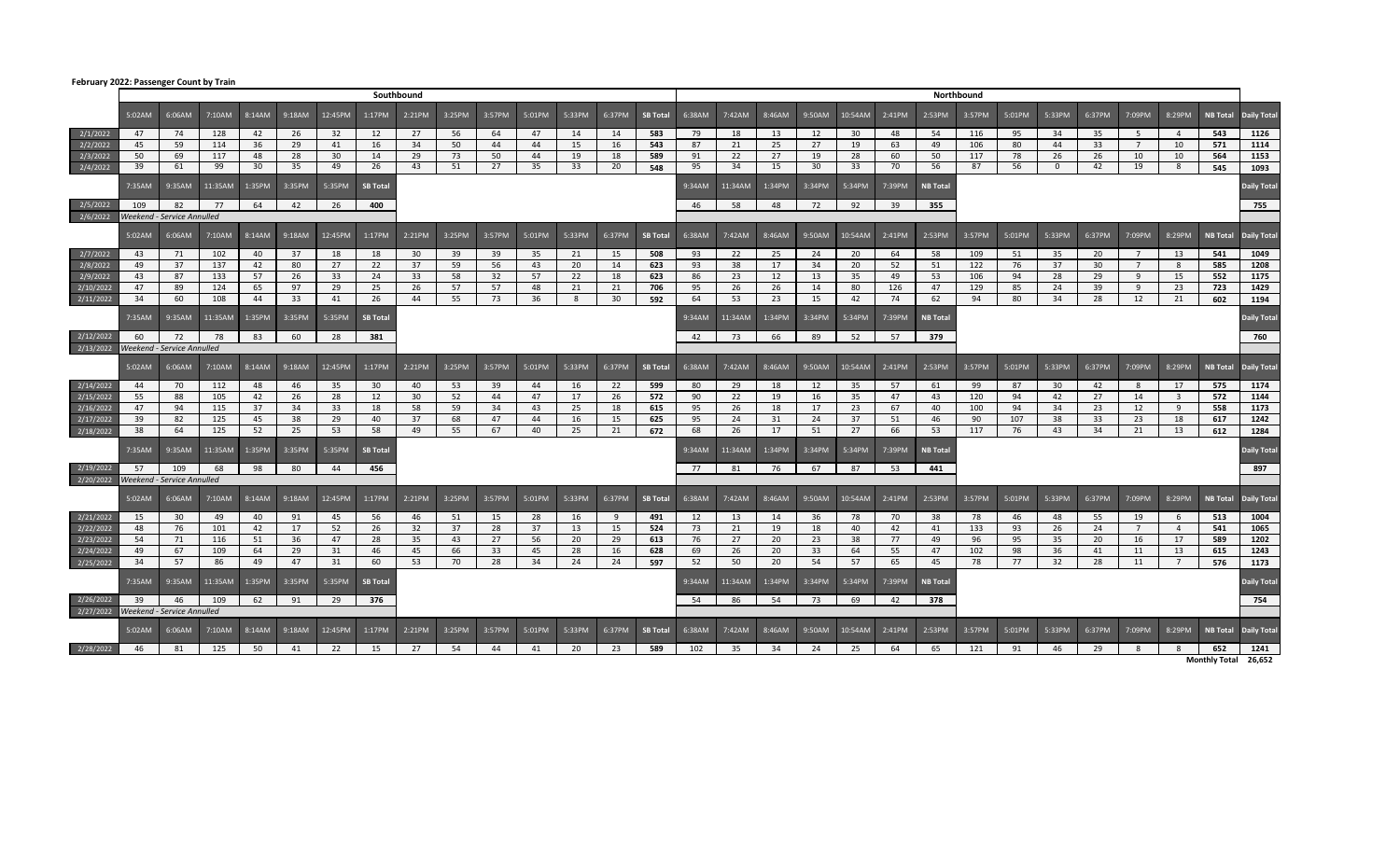|                                      |                                         |                                                     |         |        |        |         |                 | Southbound |        |        |        |        |        |                 |        |         |        |        |                                                           |        |                 | Northbound |        |        |        |                 |                |                             |                             |
|--------------------------------------|-----------------------------------------|-----------------------------------------------------|---------|--------|--------|---------|-----------------|------------|--------|--------|--------|--------|--------|-----------------|--------|---------|--------|--------|-----------------------------------------------------------|--------|-----------------|------------|--------|--------|--------|-----------------|----------------|-----------------------------|-----------------------------|
|                                      |                                         |                                                     |         |        |        |         |                 |            |        |        |        |        |        |                 |        |         |        |        |                                                           |        |                 |            |        |        |        |                 |                |                             |                             |
|                                      | 5:02AM                                  | 6:06AM                                              | 7:10AM  | 8:14AM | 9:18AM | 12:45PM | 1:17PM          | 2:21PM     | 3:25PM | 3:57PM | 5:01PM | 5:33PM | 6:37PM | <b>SB Total</b> | 6:38AM | 7:42AM  | 8:46AM | 9:50AM | 10:54AM                                                   | 2:41PM | 2:53PM          | 3:57PM     | 5:01PM | 5:33PM | 6:37PM | 7:09PM          | 8:29PM         |                             | <b>NB Total Daily Total</b> |
| 3/1/2022                             | 50                                      | 82                                                  | 148     | 59     | 23     | 30      | 16              | 42         | 80     | 21     | 46     | 28     | 14     | 639             | 96     | 38      | 21     | 16     | 32                                                        | 54     | 56              | 124        | 95     | 16     | 20     | 14              | 8              | 590                         | 1229                        |
| 3/2/2022                             | 48                                      | 88                                                  | 147     | 38     | 37     | 39      | 21              | 28         | 81     | 53     | 49     | 24     | 27     | 680             | 104    | 32      | 16     | 20     | 25                                                        | 58     | 44              | 125        | 114    | 47     | 21     | 11              | 11             | 628                         | 1308                        |
| 3/3/2022                             | 46                                      | 72                                                  | 143     | -51    | 25     | 28      | 18              | 20         | 68     | 31     | 36     | 21     | 11     | 570             | 90     | 17      | 28     | 15     | 25                                                        | 45     | 50              | 98         | 83     | 38     | 29     | 15              |                | 541                         | 1111                        |
| 3/4/2022                             | 36                                      | 68                                                  | 121     | -43    | 28     | 43      | 23              | 27         | 49     | 49     | 31     | 28     | 18     | 564             | 84     | 48      | 30     | 21     | 29                                                        | 54     | 69              | 98         | 71     | 39     | 29     | 10              | -19            | 601                         | 1165                        |
|                                      |                                         |                                                     |         |        |        |         |                 |            |        |        |        |        |        |                 |        |         |        |        |                                                           |        |                 |            |        |        |        |                 |                |                             |                             |
|                                      | 7:35AM                                  | 9:35AM                                              | 11:35AM | 1:35PM | 3:35PM | 5:35PM  | <b>SB Total</b> |            |        |        |        |        |        |                 | 9:34AM | 11:34AM | 1:34PM | 3:34PM | 5:34PM                                                    | 7:39PM | <b>NB Total</b> |            |        |        |        |                 |                |                             | <b>Daily Total</b>          |
| 3/5/2022                             | 51                                      | 83                                                  | 87      | 59     | 59     | 51      | 390             |            |        |        |        |        |        |                 | 46     | 86      | 73     | 85     | 77                                                        | 49     | 416             |            |        |        |        |                 |                |                             | 806                         |
| 3/6/2022                             |                                         | Weekend - Service Annulled                          |         |        |        |         |                 |            |        |        |        |        |        |                 |        |         |        |        |                                                           |        |                 |            |        |        |        |                 |                |                             |                             |
|                                      |                                         |                                                     |         |        |        |         |                 |            |        |        |        |        |        |                 |        |         |        |        |                                                           |        |                 |            |        |        |        |                 |                |                             |                             |
|                                      | 5:02AM                                  | 6:06AM                                              | 7:10AM  | 8:14AM | 9:18AM | 12:45PM | 1:17PM          | 2:21PM     | 3:25PM | 3:57PM | 5:01PM | 5:33PM | 6:37PM | <b>SB Total</b> | 6:38AM | 7:42AM  | 8:46AM | 9:50AM | 10:54AM                                                   | 2:41PM | 2:53PM          | 3:57PM     | 5:01PM | 5:33PM | 6:37PM | 7:09PM          | 8:29PM         |                             | <b>NB Total Daily Total</b> |
| 3/7/2022                             | 47                                      | 89                                                  | 130     | 45     | 38     | 41      | 19              | 22         | 61     | 51     | 20     | 17     | 21     | 601             | 90     | 32      | 22     | 22     | 28                                                        | 55     | 22              | 101        | 84     | 35     | 22     | 9               | $\overline{4}$ | 526                         | 1127                        |
| 3/8/2022                             | 61                                      | 84                                                  | 157     | 64     | 35     | 37      | 17              | 34         | 89     | 63     | 47     | 24     | 28     | 740             | 99     | 29      | 23     | 25     | 47                                                        | 79     | 55              | 168        | 107    | 44     | 32     | 15              | 16             | 739                         | 1479                        |
| 3/9/2022                             | 47                                      | 111                                                 | 152     | 52     | 36     | 37      | 18              | 54         | 55     | 31     | 44     | 23     | 26     | 686             | 106    | 36      | 22     | 22     | 27                                                        | 68     | 39              | 135        | 113    | 35     | 24     | 10              | - 9            | 646                         | 1332                        |
| 3/10/2022                            | 56                                      | 95                                                  | 160     | 65     | 58     | 45      | 24              | 26         | 62     | 57     | 53     | 27     | 17     | 745             | 107    | 31      | 27     | 24     | 37                                                        | 61     | 40              | 127        | 115    | 36     | 44     | 18              | 18             | 685                         | 1430                        |
| $\frac{3}{11}{2022}$                 | 49                                      | 75                                                  | 137     | 61     | 49     | 71      | 37              | 56         | 47     | 72     | 37     | 27     | 29     | 747             | 90     | 44      | 19     | 22     | 49                                                        | 79     | 48              | 115        | 107    | 33     | 24     | 21              | 16             | 667                         | 1414                        |
|                                      |                                         |                                                     |         |        |        |         |                 |            |        |        |        |        |        |                 |        |         |        |        |                                                           |        |                 |            |        |        |        |                 |                |                             |                             |
|                                      | 7:35AM                                  | 9:35AM                                              | 11:35AM | 1:35PM | 3:35PM | 5:35PM  | <b>SB Total</b> |            |        |        |        |        |        |                 | 9:34AM | 11:34AM | 1:34PM | 3:34PM | 5:34PM                                                    | 7:39PM | <b>NB Total</b> |            |        |        |        |                 |                |                             | <b>Daily Total</b>          |
| 3/13/2022                            | 60                                      | 77                                                  | 101     | 66     | 133    | 37      | 474             |            |        |        |        |        |        |                 | 93     | 78      | 104    | 80     | 84                                                        | 63     | 502             |            |        |        |        |                 |                |                             | 976                         |
| 3/13/2022                            |                                         | Weekend - Service Annulled                          |         |        |        |         |                 |            |        |        |        |        |        |                 |        |         |        |        |                                                           |        |                 |            |        |        |        |                 |                |                             |                             |
|                                      |                                         |                                                     |         |        |        |         |                 |            |        |        |        |        |        |                 |        |         |        |        |                                                           |        |                 |            |        |        |        |                 |                |                             |                             |
|                                      | 5:02AM                                  | 6:06AM                                              | 7:10AM  | 8:14AM | 9:18AM | 12:45PM | 1:17PM          | 2:21PM     | 3:25PM | 3:57PM | 5:01PM | 5:33PM | 6:37PM | <b>SB Total</b> | 6:38AM | 7:42AM  | 8:46AM | 9:50AM | 10:54AM                                                   | 2:41PM | 2:53PM          | 3:57PM     | 5:01PM | 5:33PM | 6:37PM | 7:09PM          | 8:29PM         |                             | <b>NB Total Daily Total</b> |
| 3/14/2022                            | 56                                      | 91                                                  | 126     | 64     | 36     | 25      | 20              | 28         | 44     | 55     | 58     | 26     | 26     | 655             | 86     | 29      | 19     | 26     | 25                                                        | 62     | 58              | 118        | 123    | 30     | 28     | 19              |                | 628                         | 1283                        |
| 3/15/2022                            | 56                                      | 88                                                  | 180     | 49     | 33     | 24      | 26              | 32         | 66     | 54     | 45     | 25     | 18     | 696             | 89     | 30      | 25     | 20     | 42                                                        | 50     | 50              | 136        | 89     | 44     | 31     | 14              | 14             | 634                         | 1330                        |
| 3/16/2022                            | 54                                      | 119                                                 | 164     | 68     | 39     | 30      | 34              | 49         | 62     | 41     | 51     | 34     | 30     | 775             | 100    | 32      | 12     | 19     | 31                                                        | 69     | 46              | 139        | 138    | 58     | 26     | 12              | 16             | 698                         | 1473                        |
| 3/17/2022                            | 57                                      | 107                                                 | 161     |        | 43     | 33      | 50              | 33         | 44     | 57     | 21     | 30     | 23     | 734             | 94     | 22      | 21     | 24     | 33                                                        | 60     | -40             | 124        | 121    | 52     | 41     | 13              | - 31           | 676                         | 1410                        |
| 3/18/2022                            | 35                                      | 74                                                  | 141     | 73     | 37     | 80      | 43              | 37         | 56     | 65     | 34     | 28     | 29     | 732             | 74     | 32      | 27     | 31     | 58                                                        | 86     | 52              | 88         | 101    | 39     | 74     | 14              | - 20           | 696                         | 1428                        |
|                                      |                                         |                                                     |         |        |        |         |                 |            |        |        |        |        |        |                 |        |         |        |        |                                                           |        |                 |            |        |        |        |                 |                |                             |                             |
|                                      |                                         | 7:35AM 9:35AM 11:35AM 1:35PM 3:35PM 5:35PM SB Total |         |        |        |         |                 |            |        |        |        |        |        |                 |        |         |        |        | 9:34AM  11:34AM  1:34PM  3:34PM  5:34PM  7:39PM  NB Total |        |                 |            |        |        |        |                 |                |                             | <b>Daily Total</b>          |
| 3/19/2022                            | 37                                      | 57                                                  | 66      | 82     | 66     | 52      | 360             |            |        |        |        |        |        |                 | 51     | 65      | 49     | 99     | 50                                                        | 39     | 353             |            |        |        |        |                 |                |                             | 713                         |
| 3/20/2022 Weekend - Service Annulled |                                         |                                                     |         |        |        |         |                 |            |        |        |        |        |        |                 |        |         |        |        |                                                           |        |                 |            |        |        |        |                 |                |                             |                             |
|                                      |                                         |                                                     |         |        |        |         |                 |            |        |        |        |        |        |                 |        |         |        |        |                                                           |        |                 |            |        |        |        |                 |                |                             |                             |
|                                      | 5:02AM                                  | 6:06AM                                              | 7:10AM  | 8:14AM | 9:18AM | 12:45PM | 1:17PM          | 2:21PM     | 3:25PM | 3:57PM | 5:01PM | 5:33PM | 6:37PM | <b>SB Total</b> | 6:38AM | 7:42AM  | 8:46AM | 9:50AM | 10:54AM                                                   | 2:41PM | 2:53PM          | 3:57PM     | 5:01PM | 5:33PM | 6:37PM | 7:09PM          | 8:29PM         |                             | <b>NB Total Daily Total</b> |
| 3/21/2022                            | 49                                      | 90                                                  | 137     | 98     | 35     | 60      | 30 <sup>°</sup> | 28         | 47     | 38     | 50     | 36     | 24     | 722             | 56     | 27      | 16     | 29     | 36                                                        | 65     | 104             | 138        | 125    | 37     | 43     | 10 <sup>°</sup> | 10             | 696                         | 1418                        |
| 3/22/2022                            | 70                                      | 110                                                 | 173     | 76     | 59     | 53      | 32              | 43         | 49     | 33     | 56     | 23     | 21     | 798             | 66     | 27      | 20     | 20     | 41                                                        | 111    | 81              | 147        | 133    | 52     | 36     | 18              | 19             | 771                         | 1569                        |
| 3/23/2022                            | 58                                      | 124                                                 | 155     | 96     | 63     | 36      | 45              | 47         | 37     | 30     | 51     | 22     | 23     | 787             | 66     | 26      | 32     | 20     | 58                                                        | 81     | 55              | 152        | 131    | 51     | 63     | 12              | 21             | 768                         | 1555                        |
| 3/24/2022                            | 55                                      | 104                                                 | 149     | 77     | 69     | 72      | 33              | 28         | 61     | 41     | 51     | 31     | 16     | 787             | 69     | 26      | 25     | 21     | 54                                                        | 91     | 74              | 139        | 142    | 47     | 55     | 14              | 18             | 775                         | 1562                        |
| 3/25/2022                            | 44                                      | 85                                                  | 127     | 78     | 160    | 68      | 27              | 36         | 55     | 44     | 57     | 25     | 23     | 829             | 57     | 25      | 11     | 45     | 40                                                        | 96     | 67              | 116        | 117    | 52     | 68     | 18              | 15             | 727                         | 1556                        |
|                                      | 7:35AM                                  | 9:35AM                                              | 11:35AM | 1:35PM | 3:35PM | 5:35PM  | <b>SB Total</b> |            |        |        |        |        |        |                 | 9:34AM | 11:34AM | 1:34PM |        | 3:34PM 5:34PM                                             | 7:39PM | <b>NB Total</b> |            |        |        |        |                 |                |                             | <b>Daily Total</b>          |
|                                      |                                         |                                                     |         |        |        |         |                 |            |        |        |        |        |        |                 |        |         |        |        |                                                           |        |                 |            |        |        |        |                 |                |                             |                             |
| 3/26/2022                            | 67<br>421<br>51<br>85<br>82<br>82<br>54 |                                                     |         |        |        |         |                 |            |        |        |        |        | 39     | 71              | 90     | 72      | 116    | 55     | 443                                                       |        |                 |            |        |        |        |                 | 864            |                             |                             |
| 3/27/2022                            | Weekend - Service Annulled              |                                                     |         |        |        |         |                 |            |        |        |        |        |        |                 |        |         |        |        |                                                           |        |                 |            |        |        |        |                 |                |                             |                             |
|                                      | 5:02AM                                  | 6:06AM                                              | 7:10AM  | 8:14AM | 9:18AM | 12:45PM | 1:17PM          | 2:21PM     | 3:25PM | 3:57PM | 5:01PM | 5:33PM | 6:37PM | <b>SB Total</b> | 6:38AM | 7:42AM  | 8:46AM |        | 9:50AM 10:54AM                                            | 2:41PM | 2:53PM          | 3:57PM     | 5:01PM | 5:33PM | 6:37PM | 7:09PM          | 8:29PM         | <b>NB Total Daily Total</b> |                             |
|                                      |                                         |                                                     |         |        |        |         |                 |            |        |        |        |        |        |                 |        |         |        |        |                                                           |        |                 |            |        |        |        |                 |                |                             |                             |
| 3/28/2022                            | 54                                      | 72                                                  | 119     | 54     | 42     | 36      | 31              | 18         | 47     | 37     | 50     | 37     | 14     | 611             | 67     | 22      | 15     | 21     | 31                                                        | 47     | 76              | 90         | 71     | 32     | 31     | 25              | 11             | 539                         | 1150                        |
| 3/29/2022                            | 65                                      | 94                                                  | 171     | 67     | 51     | 41      | 20              | 32         | 65     | 41     | 61     | 25     | 14     | 747             | 81     | 37      | 27     | 21     | 41                                                        | 77     | 58              | 124        | 148    | 50     | 36     | 20              | 22             | 742                         | 1489                        |
| 3/30/2022                            | 58                                      | 107                                                 | 167     | 82     | 49     | 38      | 33              | 39         | 61     | 44     | 47     | 36     | 24     | 785             | 84     | 33      | 18     | 26     | 43                                                        | 90     | 58              | 120        | 165    | 32     | 47     | 13              | 12             | 741                         | 1526                        |
| 3/31/2022                            | 57                                      | 105                                                 | 154     | 70     | 56     | 119     | 23              | 28         | 55     | 45     | 56     | 17     | 19     | 804             | 76     | 33      | 30     | 26     | 85                                                        | 72     | -74             | 159        | 112    | 37     | 53     | 13              | 14             | 784                         | 1588                        |

**Monthly Total 35,291**

## **March 2022: Passenger Count by Train**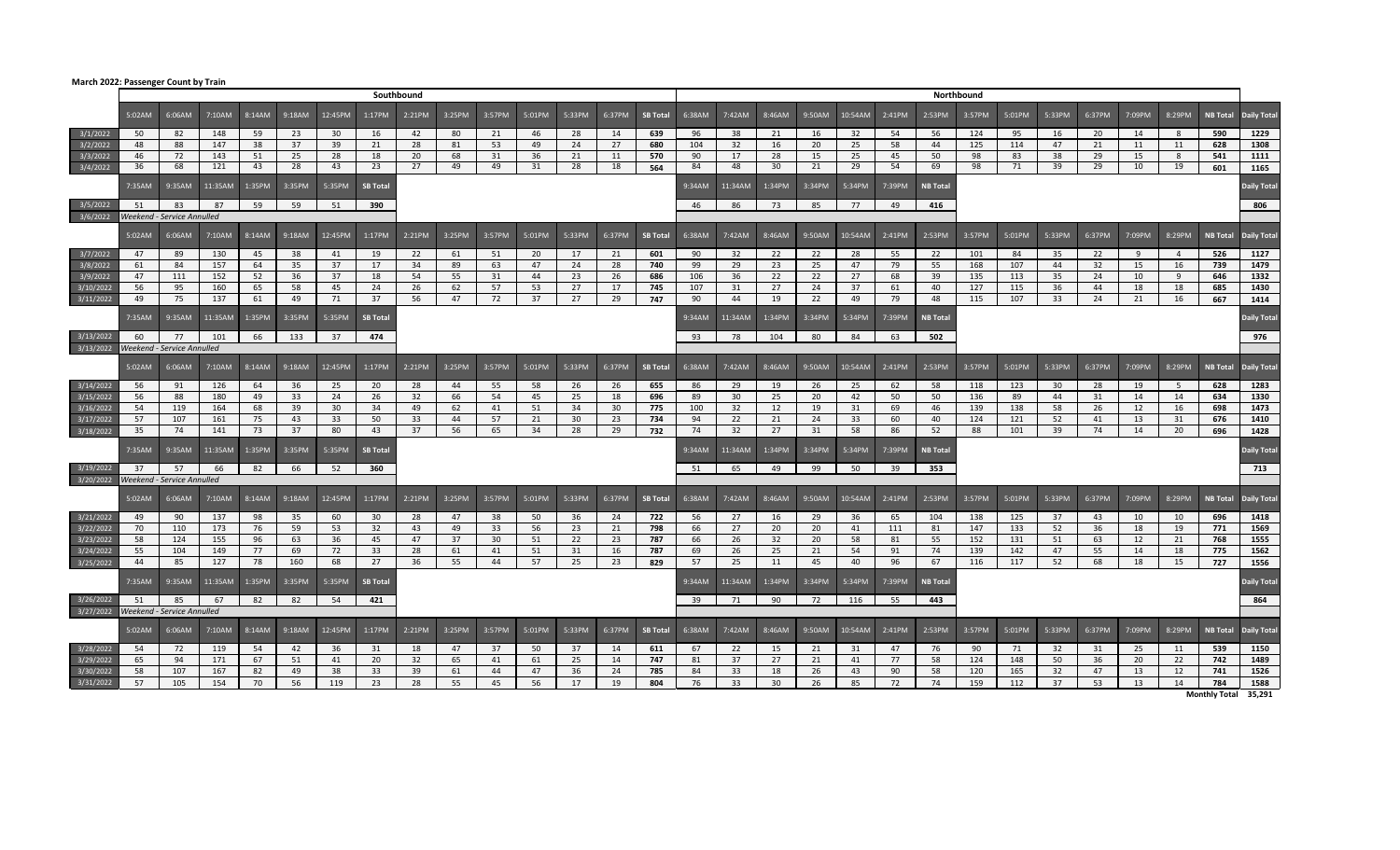| April 2022: Passenger Count by Train<br>Southbound<br>Northbound |          |                            |            |           |          |          |                 |          |          |           |                 |                       |                 |                 |           |          |          |                       |           |          |                 |            |            |          |          |                |            |                 |                             |
|------------------------------------------------------------------|----------|----------------------------|------------|-----------|----------|----------|-----------------|----------|----------|-----------|-----------------|-----------------------|-----------------|-----------------|-----------|----------|----------|-----------------------|-----------|----------|-----------------|------------|------------|----------|----------|----------------|------------|-----------------|-----------------------------|
|                                                                  |          |                            |            |           |          |          |                 |          |          |           |                 |                       |                 |                 |           |          |          |                       |           |          |                 |            |            |          |          |                |            |                 |                             |
|                                                                  | 5:02AM   | 6:06AM                     | 7:10AM     | 8:14AM    | 9:18AM   | 12:45PM  | 1:17PM          | 2:21PM   | 3:25PM   | 3:57PM    | 5:01PM          | 5:33PM                | 6:37PM          | <b>SB Total</b> | 6:38AM    | 7:42AM   | 8:46AM   | 9:50AM                | 10:54AM   | 2:41PM   | 2:53PM          | 3:57PM     | 5:01PM     | 5:33PM   | 6:37PM   | 7:09PM         | 8:29PM     |                 | <b>NB Total Daily Total</b> |
| 4/1/2022                                                         | 51       | 80                         | 122        | 76        | 59       | 59       | 37              | 41       | 60       | 54        | 79              | 28                    | 23              | 769             | 78        | 26       | 21       | 139                   | 52        | 98       | 65              | 87         | 86         | 47       | 45       | 10             | 20         | 774             | 1543                        |
|                                                                  | 7:35AM   | 9:35AM                     | 11:35AM    | 1:35PM    | 3:35PM   | 5:35PM   | <b>SB Total</b> |          |          |           |                 |                       |                 |                 | 9:34AM    | 11:34AM  | 1:34PM   | 3:34PM                | 5:34PM    | 7:39PM   | <b>NB Total</b> |            |            |          |          |                |            |                 | <b>Daily Total</b>          |
| 4/2/2022                                                         | 45       | 96                         | 62         | 60        | 54       | 48       | 365             |          |          |           |                 |                       |                 |                 | 35        | 56       | 128      | 87                    | 59        | 39       | 404             |            |            |          |          |                |            |                 | 769                         |
| 4/3/2022                                                         |          | Neekend - Service Annulled |            |           |          |          |                 |          |          |           |                 |                       |                 |                 |           |          |          |                       |           |          |                 |            |            |          |          |                |            |                 |                             |
|                                                                  | 5:02AM   | 6:06AM                     | 7:10AM     | 8:14AM    | 9:18AM   | 12:45PM  | 1:17PM          | 2:21PM   | 3:25PM   | 3:57PM    | 5:01PM          | 5:33PM                | 6:37PM          | <b>SB Total</b> | 6:38AM    | 7:42AM   | 8:46AM   | 9:50AM                | 10:54AM   | 2:41PM   | 2:53PM          | 3:57PM     | 5:01PM     | 5:33PM   | 6:37PM   | 7:09PM         | 8:29PM     |                 | <b>NB Total Daily Total</b> |
| 4/4/2022                                                         | 63       | 98                         | 117        | 69        | 48       | 34       | 33              | 26       | 64       | 75        | 45              | 33                    | 26              | 731             | 94        | 36       | 16       | 30 <sup>°</sup>       | 71        | 69       | 49              | 110        | 94         | 50       | 23       | 10             | - 9        | 661             | 1392                        |
| 4/5/2022                                                         | 64       | 104                        | 156        | 73        | 39       | 57       | 28              | 47<br>54 | 52       | 81        | 62              | 35                    | 17              | 815             | 94        | 31       | 28       | 31                    | 76        | 72       | 52              | 130        | 117<br>128 | 45       | 34<br>24 | 25             | 19         | 754<br>766      | 1569                        |
| $\sqrt{4/6/2022}$<br>4/7/2022                                    | 55<br>56 | 93<br>108                  | 119<br>135 | 102<br>85 | 56<br>42 | 53<br>47 | 26<br>26        | 30       | 72<br>64 | 61<br>70  | 50<br>56        | 38<br>38              | 26<br>36        | 805<br>793      | 103<br>97 | 39<br>33 | 27<br>30 | 36<br>31              | 46<br>50  | 86<br>79 | 54<br>53        | 133<br>122 | 117        | 54<br>38 | 57       | 17<br>25       | 19<br>19   | 751             | 1571<br>1544                |
| 4/8/2022                                                         | 47       | 79                         | 121        | 124       | 63       | 73       | 27              | 67       | 56       | 69        | 71              | 33                    | 13              | 843             | 74        | 45       | 23       | 37                    | 73        | 91       | 64              | 104        | 91         | 31       | 54       | 36             | 40         | 763             | 1606                        |
|                                                                  | 7:35AM   | 9:35AM                     | 11:35AM    | 1:35PM    | 3:35PM   | 5:35PM   | <b>SB Total</b> |          |          |           |                 |                       |                 |                 | 9:34AM    | 11:34AM  | 1:34PM   | 3:34PM                | 5:34PM    | 7:39PM   | <b>NB Total</b> |            |            |          |          |                |            |                 | <b>Daily Total</b>          |
| 4/9/2022                                                         | 80       | 125                        | 94         | 37        | 114      | 44       | 494             |          |          |           |                 |                       |                 |                 | 90        | 86       | 97       | 45                    | 69        | 86       | 473             |            |            |          |          |                |            |                 | 967                         |
| 4/10/2022                                                        |          | Neekend - Service Annulled |            |           |          |          |                 |          |          |           |                 |                       |                 |                 |           |          |          |                       |           |          |                 |            |            |          |          |                |            |                 |                             |
|                                                                  | 5:02AM   | 6:06AM                     | 7:10AM     | 8:14AM    | 9:18AM   | 12:45PM  | 1:17PM          | 2:21PM   | 3:25PM   | 3:57PM    | 5:01PM          | 5:33PM                | 6:37PM          | <b>SB Total</b> | 6:38AM    | 7:42AM   | 8:46AM   | 9:50AM                | 10:54AM   | 2:41PM   | 2:53PM          | 3:57PM     | 5:01PM     | 5:33PM   | 6:37PM   | 7:09PM         | 8:29PM     | <b>NB Total</b> | <b>Daily Total</b>          |
| 4/11/2022                                                        | 54       | 89                         | 101        | 49        | 47       | 35       | 21              | 23       | 45       | 40        | 36              | 19                    | 20              | 579             | 93        | 35       | 19       | 23                    | 28        | 75       | 60              | 124        | 72         | 34       | 23       | 8              | - 9        | 603             | 1182                        |
| 4/12/2022                                                        | 66       | 120                        | 155        | -64       | 34       | 40       | 22              | 36       | 59       | 40        | 29              | 25                    | 15              | 705             | 88        | 26       | 20       | 20                    | -48       | 78       | 73              | 141        | 124        | 59       | 29       | 13             |            | 728             | 1433                        |
| 4/13/2022                                                        | 71       | 117                        | 137        | 101       | 85       | 42       | 35              | 24       | 37       | 40        | 46              | 26                    | 17              | 778             | 92        | 34       | 29       | 19                    | 29        | 90       | 61              | 144        | 127        | 55       | 48       | 11             | 12         | 751             | 1529                        |
| 4/14/2022                                                        | 48<br>44 | 86<br>70                   | 171<br>118 | 60        | 24<br>36 | 45<br>47 | 10<br>41        | 25<br>35 | 49<br>44 | 58<br>-67 | 38<br>33        | 16<br>30              | 16<br>21        | 646             | 89<br>58  | 29<br>39 | 20<br>13 | 10<br>18              | 20<br>-43 | 75<br>72 | 44<br>71        | 112<br>90  | 113<br>86  | 27<br>36 | 24<br>60 | 11<br>17       | - 9<br>22  | 583             | 1229                        |
| 4/15/2022                                                        |          |                            |            | 63        |          |          |                 |          |          |           |                 |                       |                 | 649             |           |          |          |                       |           |          |                 |            |            |          |          |                |            | 625             | 1274                        |
|                                                                  | 7:35AM   | 9:35AM                     | 11:35AM    | 1:35PM    | 3:35PM   | 5:35PM   | <b>SB Total</b> |          |          |           |                 |                       |                 |                 | 9:34AM    | 11:34AM  | 1:34PM   | 3:34PM                | 5:34PM    | 7:39PM   | <b>NB Total</b> |            |            |          |          |                |            |                 | <b>Daily Total</b>          |
| 4/16/2022                                                        | 48       | 40                         | 64         | -67       | 77       | 46       | 342             |          |          |           |                 |                       |                 |                 | 33        | 59       |          | 30                    | 49        | 46       | 288             |            |            |          |          |                |            |                 | 630                         |
| 4/17/2022                                                        |          | Weekend - Service Annulled |            |           |          |          |                 |          |          |           |                 |                       |                 |                 |           |          |          |                       |           |          |                 |            |            |          |          |                |            |                 |                             |
|                                                                  | 5:02AM   | 6:06AM                     | 7:10AM     | 8:14AM    | 9:18AM   | 12:45PM  | 1:17PM          | 2:21PM   | 3:25PM   | 3:57PM    | 5:01PM          | 5:33PM                | 6:37PM          | <b>SB Total</b> | 6:38AM    | 7:42AM   | 8:46AM   | 9:50AM                | 10:54AM   | 2:41PM   | 2:53PM          | 3:57PM     | 5:01PM     | 5:33PM   | 6:37PM   | 7:09PM         | 8:29PM     |                 | <b>NB Total Daily Total</b> |
| 4/18/2022                                                        | 53       | 91                         | 141        | 58        | 79       | 29       | 43              | 27       | 57       | 62        | 35              | 27                    | 10 <sup>°</sup> | 712             | 110       | 27       | 26       | 26                    | 91        | 62       | 56              | 111        | 85         | 48       | 11       | $\overline{7}$ | 12         | 672             | 1384                        |
| 4/19/2022<br>4/20/2022                                           | 61<br>50 | 101<br>103                 | 164<br>136 | 70<br>65  | 42<br>36 | 36<br>29 | 25<br>17        | 32<br>51 | 70<br>50 | 54<br>29  | 25<br>35        | 24<br>23              | 19              | 723<br>633      | 99<br>101 | 28<br>29 | 26<br>13 | 16<br>10 <sup>°</sup> | 38<br>25  | 58<br>75 | 57<br>17        | 166<br>98  | 123<br>104 | 44<br>45 | 22<br>19 | 18<br>12       | 14<br>- 10 | 709<br>558      | 1432<br>1191                |
| 4/21/2022                                                        | 51       | 90                         | 163        | 65        | 51       | 40       | 30              | 22       | 57       | 50        | 48              | 18                    | 18              | 703             | 91        | 24       | 21       | 17                    | 25        | 66       | 42              | 122        | 100        | 38       | 22       | 12             | 21         | 601             | 1304                        |
| 4/22/2022                                                        | 39       | 80                         | 123        | 39        | 44       | 80       | 39              | 36       | 59       | 50        | 32 <sup>2</sup> | 19                    | 21              | 661             | 70        | 44       | 23       | 46                    | 54        | 79       | 69              | 94         | 76         | 44       | 42       | 25             | 21         | 687             | 1348                        |
|                                                                  | 7:35AM   | 9:35AM                     | 11:35AM    | 1:35PM    | 3:35PM   | 5:35PM   | <b>SB Total</b> |          |          |           |                 |                       |                 |                 | 9:34AM    | 11:34AM  | 1:34PM   | 3:34PM                | 5:34PM    | 7:39PM   | <b>NB Total</b> |            |            |          |          |                |            |                 | <b>Daily Total</b>          |
| 4/23/2022                                                        | 59       | 212                        | 222        | 68        | 80       | 38       | 679             |          |          |           |                 |                       |                 |                 | 130       | 88       | 182      | 131                   | 102       | 59       | 692             |            |            |          |          |                |            |                 | 1371                        |
| 4/24/2022                                                        |          | Weekend - Service Annulled |            |           |          |          |                 |          |          |           |                 |                       |                 |                 |           |          |          |                       |           |          |                 |            |            |          |          |                |            |                 |                             |
|                                                                  | 5:02AM   | 6:06AM                     | 7:10AM     | 8:14AM    | 9:18AM   | 12:45PM  | 1:17PM          | 2:21PM   | 3:25PM   | 3:57PM    | 5:01PM          | 5:33PM                | 6:37PM          | <b>SB Total</b> | 6:38AM    | 7:42AM   | 8:46AM   | 9:50AM                | 10:54AM   | 2:41PM   | 2:53PM          | 3:57PM     | 5:01PM     | 5:33PM   | 6:37PM   | 7:09PM         | 8:29PM     | <b>NB Total</b> | <b>Daily Total</b>          |
| 4/25/2022                                                        | 59       | 85                         | 141        | 59        | 40       | 43       | 24              | 23       | 44       | 66        | 54              | 30 <sup>°</sup>       | 20 <sub>2</sub> | 688             | 100       | 35       | 19       | 23                    | 26        | 60       | 79              | 104        | 79         | 45       | 45       | 15             | 11         | 641             | 1329                        |
| 4/26/2022                                                        | 66       | 104                        | 166        | 53        | 37       | 35       | 27              | 35       | 58       | 52        | 63              | 26                    | 14              | 736             | 103       | 23       | 31       | 16                    | 37        | 86       | 81              | 141        | 151        | 48       | 40       | 13             | 20         | 790             | 1526                        |
| 4/27/2022                                                        | 64       | 97                         | 156        | 49        | 47       | 46       | 20              | 41       | 63       | 55        | 46              | 29                    | 26              | 739             | 17        | 34       | 26       | 110                   | 30        | 86       | 55              | 113        | 129        | 42       | 38       | 13             | 17         | 710             | 1449                        |
| 4/28/2022<br>4/29/2022                                           | 60<br>44 | 92<br>73                   | 181<br>127 | 73<br>67  | 87<br>53 | 44<br>59 | 14<br>43        | 40<br>36 | 80<br>68 | 58<br>66  | 64<br>52        | 20<br>30 <sup>°</sup> | 20<br>26        | 833<br>744      | 114<br>83 | 23<br>50 | 30<br>16 | 33<br>39              | 41<br>34  | 76<br>60 | 66<br>81        | 117<br>102 | 106<br>99  | 46<br>43 | 33<br>36 | 9<br>24        | - 20<br>20 | 714<br>687      | 1547<br>1431                |
|                                                                  |          |                            |            |           |          |          |                 |          |          |           |                 |                       |                 |                 |           |          |          |                       |           |          |                 |            |            |          |          |                |            |                 |                             |
|                                                                  | 7:35AM   | 9:35AM                     | 11:35AM    | 1:35PM    | 3:35PM   | 5:35PM   | <b>SB Total</b> |          |          |           |                 |                       |                 |                 | 9:34AM    | 11:34AM  | 1:34PM   | 3:34PM                | 5:34PM    | 7:39PM   | <b>NB Total</b> |            |            |          |          |                |            |                 | <b>Daily Total</b>          |
| 4/30/2022                                                        | 49       | 82                         | 70         | 59        | 54       | 44       | 358             |          |          |           |                 |                       |                 |                 | 54        | 53       | 61       | 63                    | 54        | 65       | 350             |            |            |          |          |                |            |                 | 708                         |

**Monthly Total 34,258**